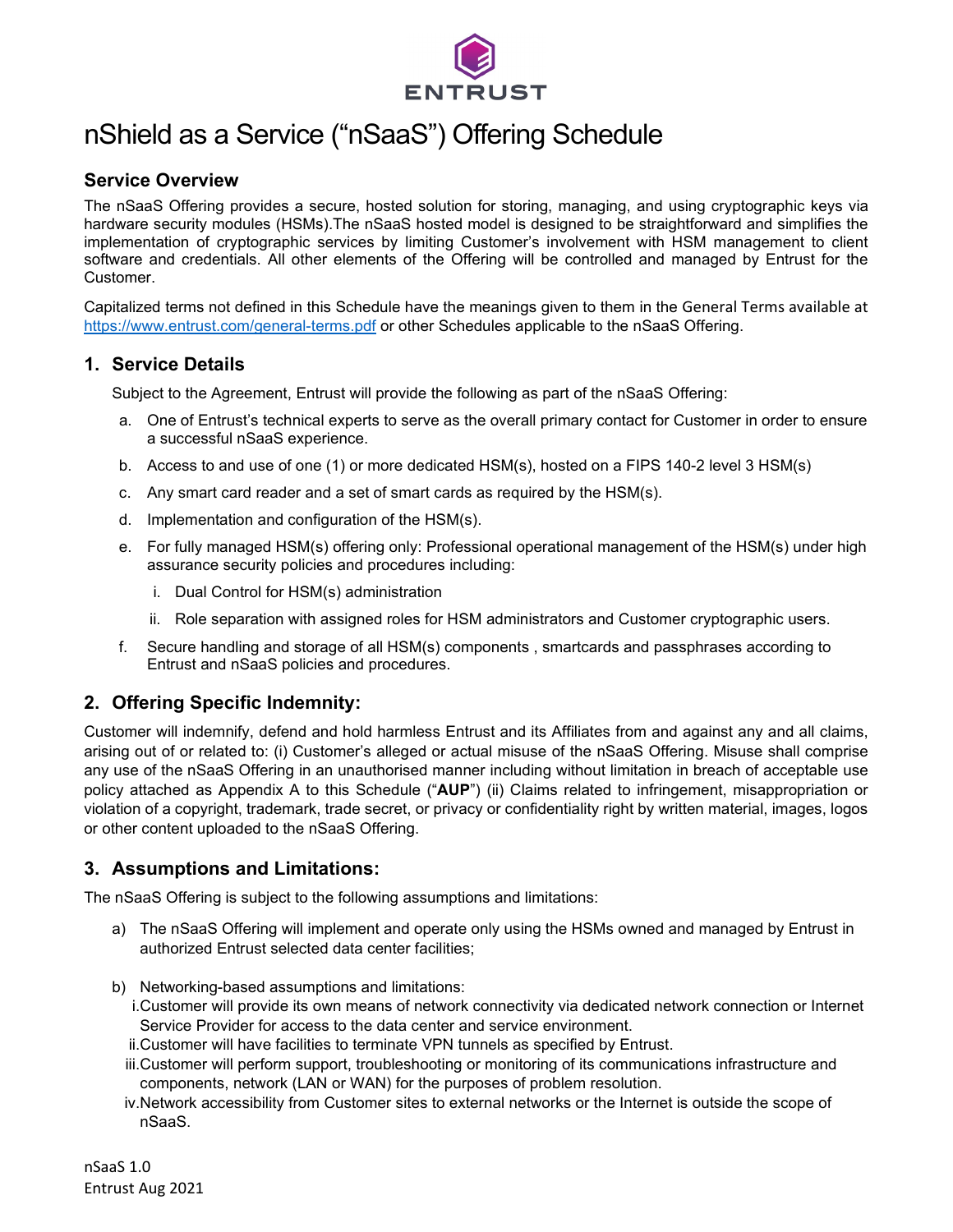

# **4. Customer Roles and Responsibilities**

Customer will be responsible for the following:

- a. Identifying a primary technical point of contact within Customer's organization with respect to the Offering.
- b. Providing assistance in identifying representatives from Customer's various internal and external stakeholders who have an interest or are affected by the Offering.
- c. Facilitating scheduling of stakeholder representatives to participate in the exchange of information with Entrust.
- d. Responding in a timely fashion to questions posed by Entrust regarding the Offering.
- e. In self-managed installations, initializing the HSM(s) with the applicable Software and maintaining control over the applicable administrator card set
- f. Maintaining backups of the Customer data, including key files, stored on the customer's client host(s)

# **5. Policy and Compliance**

The nSaaS Offering will be operated in ISO 27001 compliant facilities according to the operational standards laid down in Entrust's corporate security policies.

## **6. Term**

Unless a different duration is set out in the Order, the nSaaS Offering is provided on a 3-year subscription term ("Term"). The Term can be extended by renewal as set out in the General Terms. All subscriptions are noncancellable and non-refundable.

In addition to the Parties' termination rights as covered within the General terms, Entrust can at its sole discretion, suspend Customer's access to the nSaaS Offering, upon reasonable notice, for the following reasons: (i) violation of the AUP or other breach of the Agreement, in each case to a material degree; (ii) subjecting Entrust to potential material liability or interfering with the use of the nSaaS Offering by other Entrust customers; (iii) Entrust deems it reasonably necessary to do so to respond to any actual or potential security concerns; (iv) violation of applicable laws, rules or regulations; (v) for scheduled or emergency maintenance. If any such use described in (i) to (iv) of this Section 6 is not remedied within a reasonable period of time following such suspension then Entrust may, at its sole discretion, terminate Customer's access to the nSaaS Offering (whole or in part) upon reasonable advanced written notice to Customer. For the avoidance of doubt, Entrust shall not suspend or terminate Customer's use of or access to the nSaaS Offering where it can suspend or terminate access for an individual user which is in default under this Section 6.

Entrust may either suspend provision of nSaaS Offering (whole or in part) or terminate the Agreement, in each case, where reasonably possible, by giving not less than ninety (90) days' prior written notice to Customer, where Entrust must end the Agreement or nSaaS Offering due to a legal or regulatory reason or third party service provider and/or licence requirements. In the event that Entrust exercises its right to terminate the Agreement or an Offering (whole or in part) under this paragraph, Entrust shall refund on a pro-rated basis any prepaid fees for the remaining nSaaS Offering subscription that remains unused due to such termination.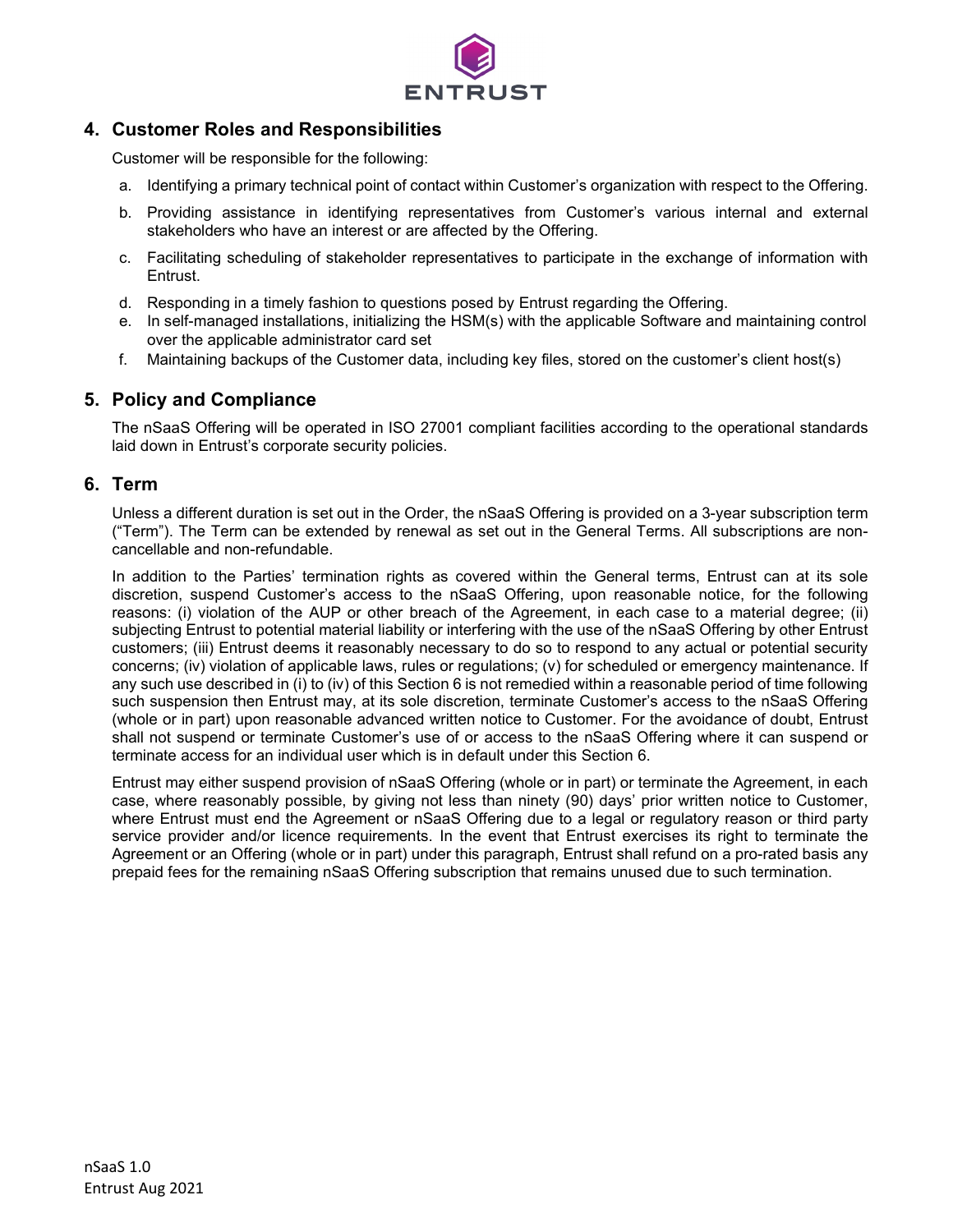

#### **Appendix A**

#### **ACCEPTABLE USE POLICY**

This Acceptable Use Policy ("**AUP**") describes actions that Entrust prohibits when any party uses the nSaaS Offering (the "**Service**"). The examples described in this AUP are not exhaustive. References to "Entrust" shall also include, in addition to the Entrust contracting entity, its affiliates, subsidiaries, licensors, and other service providers. The Agreement contains definitions of capitalized terms not otherwise defined in this AUP and such definitions shall apply in this AUP (unless otherwise specified). The Agreement takes precedence over any conflicting provisions in this AUP. Entrust may modify this AUP at any time. Entrust will take commercially reasonable efforts to provide You with written notice (email or posting notice at the Service portal to suffice as adequate notice). By using the Service, You agree to the latest version of this AUP. If You violate the AUP or authorize, encourage or help others to do so, we may suspend or terminate Your use of the Service.

Thus, You agree not to use, and not to encourage or allow any end user to use, the Service in the following prohibited ways.

## **No Illegal, Harmful, or Offensive Use or Content**

You may not use, or encourage, promote, facilitate or instruct others (i) to use the Service for any illegal, harmful, fraudulent, infringing, abusive or offensive use, or for any other activities that materially interfere with the business or activities of Entrust; or (ii) to transmit, store, display, distribute or otherwise make available content that is illegal, harmful, fraudulent, infringing or offensive. Prohibited activities or content include, without limitation:

- **Illegal, Harmful or Fraudulent Activities**. Any activities that: (i) are illegal, that violate the rights of others, or that may be harmful to others, Entrust operations or reputation, including disseminating, promoting or facilitating child pornography, offering or disseminating fraudulent goods, services, schemes, or promotions, make-moneyfast schemes, ponzi and pyramid schemes, phishing, or pharming; (ii) violate or facilitate the violation of any local, state, provincial, federal, or foreign law or regulation, including, but not limited to, laws and regulations regarding the transmission of data or software and recording of phone calls and communications; (iii) use the Service in any manner that materially violates telecommunications industry standards, policies and applicable guidelines published by generally recognized industry associations, including those specifically communicated in writing to You by Entrust; (iv) use the Service to harvest or otherwise collect information about individuals, including email addresses or phone numbers, without their explicit consent or under false pretenses; (v) violate the privacy or data protection rights of any person (e.g. collecting or disclosing any information about an identified or identifiable individual protected under the privacy and/or data protection legislation applicable in the individual's jurisdiction without written permission); constitute cooperation in or facilitation of identity theft; (vi) degrade or negatively influence the good will or reputation of Entrust or that of its affiliates, customers, partners or other third party service providers; or (vii) use the Service in a manner that triggers a law enforcement, government, or regulatory agency to request the suspension of the Service to Customer and/or its related phone numbers.
- **Infringing Content**. Content that infringes or misappropriates the intellectual property or proprietary rights of others.
- **Offensive Content**. Content that: (i) is defamatory, illegal, obscene, offensive, inappropriate, pornographic, abusive, invasive of privacy, or otherwise objectionable, including content that constitutes child pornography, relates to bestiality, or depicts non-consensual sex acts; or (ii) is, facilitates, or encourages libelous, defamatory, discriminatory, or otherwise malicious or harmful speech or acts to any person or entity, including but not limited to hate speech, and any other material that Entrust reasonably believes degrades, intimidates, incites violence against, or encourages prejudicial action against anyone based on age, gender, race, ethnicity, national origin, religion, sexual orientation, disability, geographic location or other protected category;
- **Harmful Content**. Content or other computer technology that may damage, interfere with, surreptitiously intercept, or expropriate any system, program, or data, including viruses, Trojan horses, spyware, worms, time bombs, cancelbots, or any other malicious, harmful, or deleterious programs.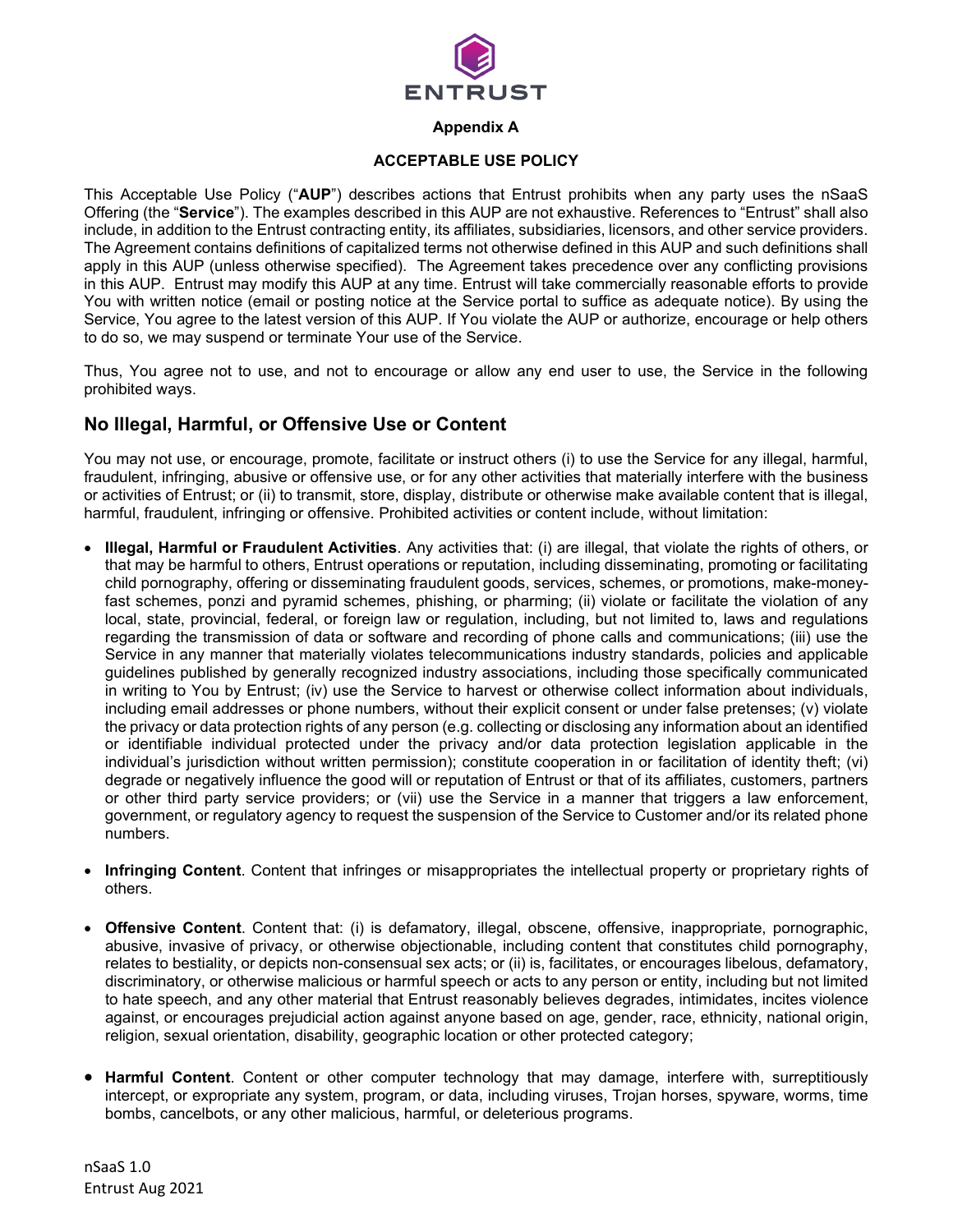

# **No Security Violations**

You may not use the Service to violate the security or integrity of any network, computer or communications system, software application, or network or computing device, including, without limitation, the computers used to provide the Service (each, a "**System**"). Prohibited activities include:

- **Unauthorized Access**. Accessing or using any System without permission, including attempting to probe, scan, or test the vulnerability of a System or to breach any security or authentication measures used by a System.
- **Interception**. Monitoring of data or traffic on a System without permission.
- **Falsification of Origin**. Forging TCP-IP packet headers, e-mail headers, or any part of a message describing its origin or route (including creating a false phone number), or otherwise attempting to mislead others as to the origin of a message or phone call. The legitimate use of aliases and anonymous remailers is not prohibited by this provision.
- **Creating False Identity**. Creating a false identity or phone number, or otherwise attempting to mislead others as to the identity of the sender.

## **No Network Abuse**

You may not make network connections to any users, hosts, or networks unless You have permission to communicate with them. Prohibited activities include:

- **Monitoring or Crawling**. Monitoring or crawling of a System that impairs or disrupts the System being monitored or crawled.
- **Denial of Service (DoS)**. Inundating a target with communications requests so the target either cannot respond to legitimate traffic or responds so slowly that it becomes ineffective. Launching or facilitating, whether intentionally or unintentionally, a denial of service attack on the Service or any other conduct that materially and adversely impacts the availability, reliability, or stability of the Service.
- **Computer Viruses**. Do not intentionally distribute a computer virus or in any other way attempt to interfere with the functioning of any computer, communications system, or website, including the computer, and communications systems used to provide the Service. Do not attempt to access or otherwise interfere with the accounts of customers and/or users of the Service or the Service itself;
- **Intentional Interference**. Interfering with the proper functioning of any System, including any deliberate attempt to overload a system by mail bombing, news bombing, broadcast attacks, or flooding techniques.
- **Operation of Certain Network Services**. Operating network services like open proxies, open mail relays, or open recursive domain name servers.
- **Avoiding System Restrictions or Security Mechanisms**. Using manual or electronic means to avoid, bypass or break any use limitations placed on a System, such as access and storage restrictions, or otherwise attempting to penetrate or disable any security system or mechanisms. Using the Service in any other manner that poses a material security or service risk to Entrust or any of its other customers. Reverse-engineering the Service in order to find limitations, vulnerabilities, or evade filtering capabilities.

## **No E-Mail or Other Message Abuse**

You will not distribute, publish, send, or facilitate the sending of unsolicited mass e-mail or other messages, promotions, advertising, or solicitations (like "spam"), including commercial advertising and informational announcements. You will not alter or obscure mail headers or assume a sender's identity without the sender's explicit permission. You will not collect replies to messages sent from another internet service provider if those

nSaaS 1.0 Entrust Aug 2021